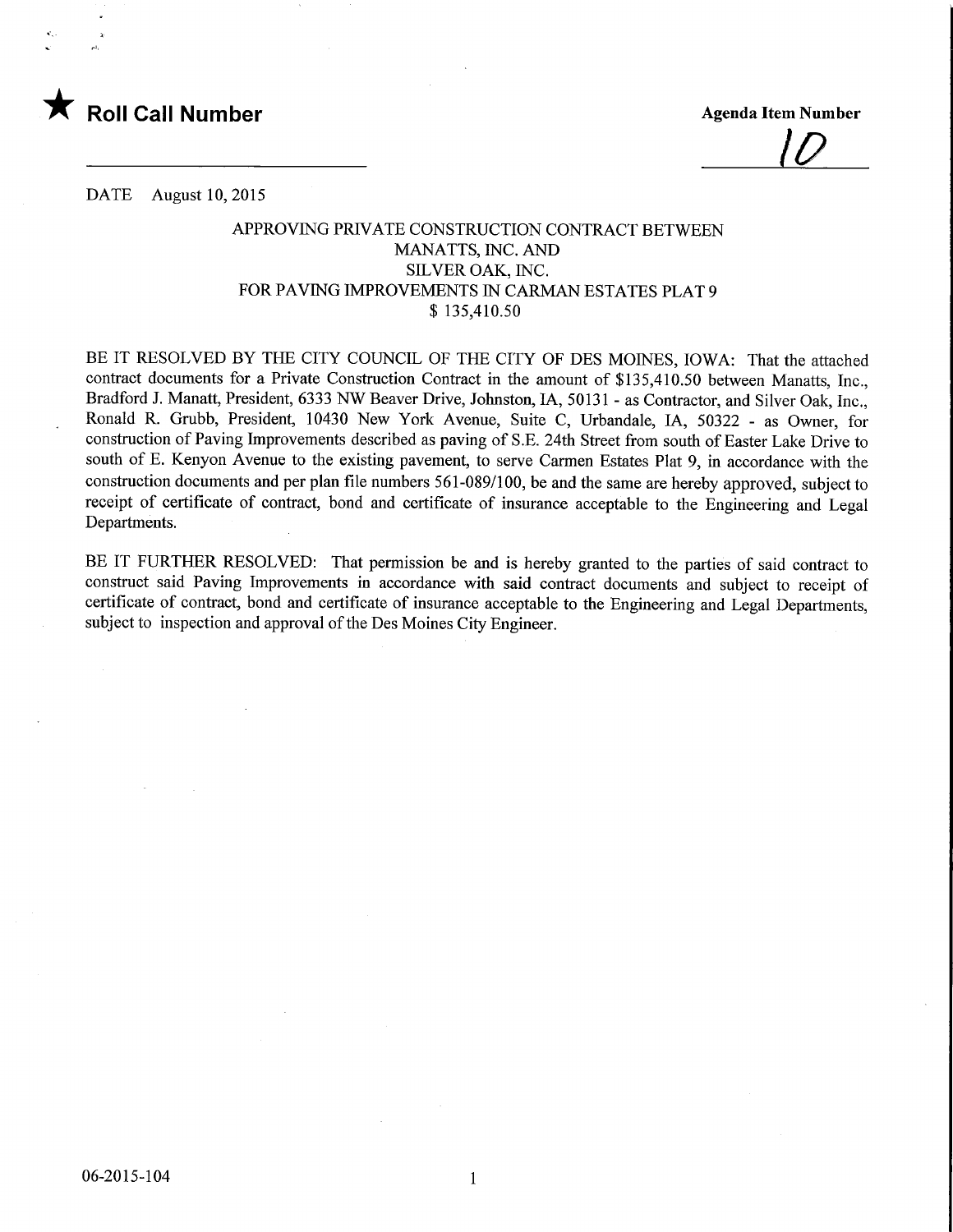

 $\overline{O}$ 

DATE August 10, 2015

Activity ID: 06-2015-104

Moved by to adopt.

FORM APPROVED:

Kathleen Vanderpool by as Kathleen Vanderpool

Deputy City Attorney

Funding Source: All project costs are to be paid by the Owner(s), Silver Oak, Inc.

| <b>COUNCIL ACTION</b> | <b>YEAS</b> | <b>NAYS</b> | <b>PASS</b> | <b>ABSENT</b>   |
|-----------------------|-------------|-------------|-------------|-----------------|
| <b>COWNIE</b>         |             |             |             |                 |
| <b>COLEMAN</b>        |             |             |             |                 |
| <b>GATTO</b>          |             |             |             |                 |
| <b>GRAY</b>           |             |             |             |                 |
| <b>HENSLEY</b>        |             |             |             |                 |
| <b>MAHAFFEY</b>       |             |             |             |                 |
| <b>MOORE</b>          |             |             |             |                 |
| <b>TOTAL</b>          |             |             |             |                 |
| <b>MOTION CARRIED</b> |             |             |             | <b>APPROVED</b> |
|                       |             |             |             |                 |
|                       |             |             |             |                 |

I, Diane Rauh, City Clerk of said City Council, hereby certify that at a meeting of the City Council, held on the above date, among other proceedings the above was adopted.

IN WITNESS WHEREOF, I have hereunto set my hand and affixed my seal the day and year first above written.

Mayor